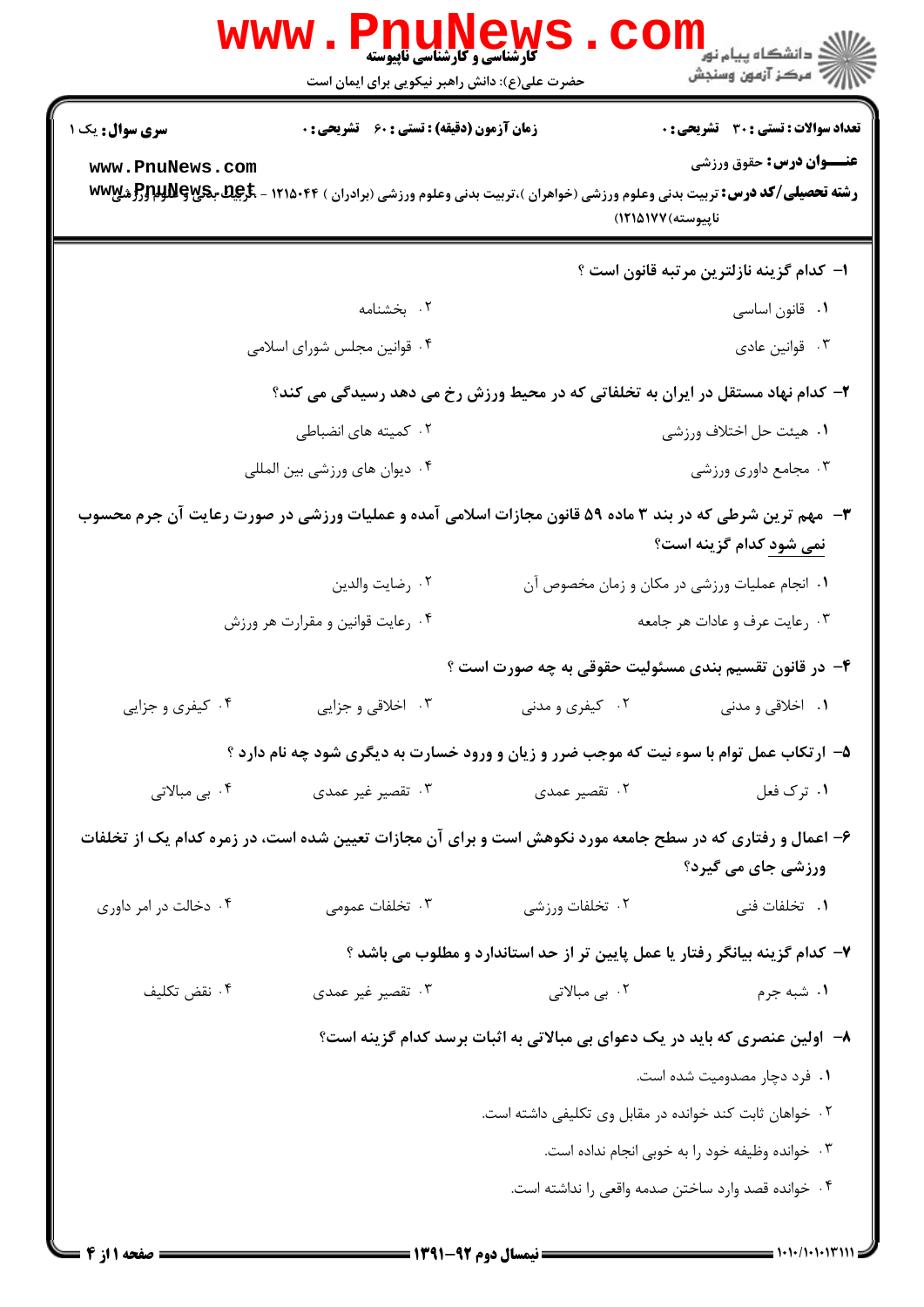|                        | <b>WWW.PNUNews</b><br><b>گارشناسی و کارشناسی ناپیوسته</b><br>حضرت علی(ع): دانش راهبر نیکویی برای ایمان است                                    |                                                                                                                | <mark>ڪ دانشڪاه پيام نور −</mark><br>  <i>  &gt;</i> مرڪز آزمون وسنڊش        |  |  |
|------------------------|-----------------------------------------------------------------------------------------------------------------------------------------------|----------------------------------------------------------------------------------------------------------------|------------------------------------------------------------------------------|--|--|
| <b>سری سوال :</b> ۱ یک | <b>زمان آزمون (دقیقه) : تستی : 60 ٪ تشریحی : 0</b>                                                                                            |                                                                                                                | تعداد سوالات : تستي : 30 ٪ تشريحي : 0                                        |  |  |
| www.PnuNews.com        | <b>رشته تحصیلی/کد درس:</b> تربیت بدنی وعلوم ورزشی (خواهران )،تربیت بدنی وعلوم ورزشی (برادران ) ۱۲۱۵۰۴۴ - <b>تاریجها بگلوللولوپژگ</b> ر شیل ww |                                                                                                                | <b>عنــوان درس:</b> حقوق ورزشي<br>(ناپیوسته) ۱۲۱۵۱۷۷                         |  |  |
|                        | ۹- یک ناجی غریق که در ساعت کاری به استخر رفته و فردی را در حال غرق شدن می بیند ، در صورت عدم کمک کردن                                         |                                                                                                                | دچار چه مجازاتی می شود؟                                                      |  |  |
|                        | ۰۲ توبیخ می شود.                                                                                                                              |                                                                                                                | ۰۱ مسئوليتي متوجه او نيست.                                                   |  |  |
|                        | ۰۴ مجازاتی ندارد.                                                                                                                             |                                                                                                                | ۰۳ حبس                                                                       |  |  |
|                        |                                                                                                                                               |                                                                                                                | <b>۱۰- برای یک استخر شنا به ابعاد ۱۵ در ۸ متر به چند نفر ناجی نیاز است</b> ؟ |  |  |
| ۰۴ ۶ نفر               | ۰۳ نفر                                                                                                                                        | ۲۰۲ نفر میشود. استفاده میشود که استفاده برای میکند که استفاده برای میکند که استفاده که استفاده برای کنیم که اس | ۰۱ ۱ نفر                                                                     |  |  |
|                        |                                                                                                                                               |                                                                                                                | <b>۱۱- در موقعیت های ورزشی « حمله بدنی همراه با قصد » چه نامیده می شود؟</b>  |  |  |
| ۰۴ شبه جرم             | ۰۳ صدمه طبیعی                                                                                                                                 | ۲. اعمال خشونت                                                                                                 | ۰۱ ایراد ضرب و جرح                                                           |  |  |
|                        | ۱۲– جایی که یک قرارداد استخدام وجود داشته باشد کار فرما برای شبه جرم کارکنان دارای چه نوع مسئولیتی است؟                                       |                                                                                                                |                                                                              |  |  |
| ۰۴ نظارتی              | ۰۳ اخلاقی                                                                                                                                     | ۰۲ داوطلبی                                                                                                     | ۰۱ نیابتی                                                                    |  |  |
|                        |                                                                                                                                               |                                                                                                                | ۱۳- در کدام گزینه ذیل وجود عنصر قصد ضروری است ؟                              |  |  |
| ۰۴ مسئولیت نیابتی      | ۰۳ مسئولیت قضای <sub>ی</sub>                                                                                                                  | ۰۲ شبه جرم                                                                                                     | ۰۱ جرم                                                                       |  |  |
|                        | ۱۴– کدام گزینه از ورزشهای المپیک است که پیروزی در آن مستلزم تخریب جسمانی حریف و آسیب زدن به اوست ؟                                            |                                                                                                                |                                                                              |  |  |
| ۰۴ کاراته              | ۰۳ فول کنتاکت                                                                                                                                 | ۰۲ بوکس                                                                                                        | ۰۱ تکواندو                                                                   |  |  |
|                        | ۱۵– نوع خاصی از توافق بین دو یا چند طرف که تعهدات قانونی قابل اجرا را برای طرفین در بر می گیرد چه نام دارد ؟                                  |                                                                                                                |                                                                              |  |  |
| ۰۴ قوانین عادی         | ۰۳ قرارداد                                                                                                                                    | ۰۲ بخشنامه                                                                                                     | ۰۱ آیین نامه                                                                 |  |  |
|                        |                                                                                                                                               |                                                                                                                | ۱۶– کدام گزینه از شرایط یک قرارداد صحیح است ؟                                |  |  |
| ۰۴ عدم جبران خسارت     | ۰۳ توافقات مشروع                                                                                                                              | ۰۲ مجهول بودن                                                                                                  | ۰۱ اهلیت نداشتن                                                              |  |  |
|                        | ۱۷– کدام قوانین سبب محدودیت در انتقال یک بازیکن از باشگاه به باشگاه دیگر و یا بدست آوردن سود از مهارت و شهرت                                  |                                                                                                                | ورزشی آنها می شود؟                                                           |  |  |
|                        | ۰۲ قرارداد حمایت مالی                                                                                                                         |                                                                                                                | ٠١ قرارداد فعاليت ورزشي                                                      |  |  |
|                        | ۰۴ محدوديت تجارت                                                                                                                              |                                                                                                                | ۰۳ قررداد استخدام                                                            |  |  |
|                        |                                                                                                                                               |                                                                                                                | ۱۸- قراردادهای ورزشی حرفه ای اغلب به چه عنوان خوانده می شوند ؟               |  |  |
| ۰۴ قرارداد مدیریتی     | ۰۳ قراردد استخدام                                                                                                                             | ۰۲ نمونه قرارداد                                                                                               | ۰۱ محدودیت تجارت                                                             |  |  |
| <b>: صفحه 12ز 4</b>    | <b>ــــ نیمسال دوم ۹۲-۱۳۹۱ ـــــ</b>                                                                                                          |                                                                                                                |                                                                              |  |  |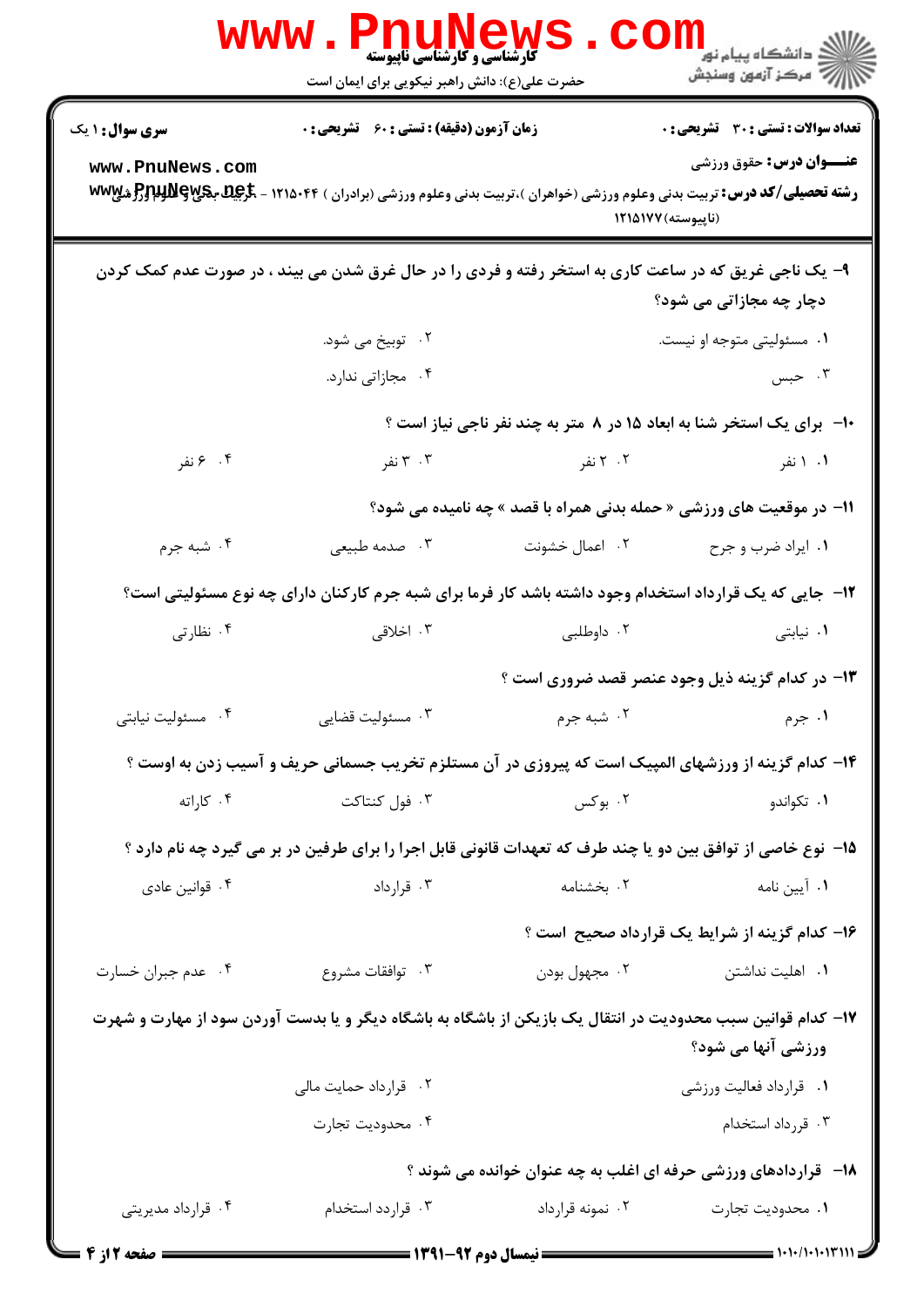|                                                                                                                                                    | <b>www.Pnunews</b><br><b>گارشناسی و کارشناسی ناپیوسته</b><br>حضرت علی(ع): دانش راهبر نیکویی برای ایمان است                                                                                      |                                                 | الاد دانشگاه پیام نور<br>الاد مرکز آزمون وسنجش                                 |  |
|----------------------------------------------------------------------------------------------------------------------------------------------------|-------------------------------------------------------------------------------------------------------------------------------------------------------------------------------------------------|-------------------------------------------------|--------------------------------------------------------------------------------|--|
| سری سوال : ۱ یک<br>www.PnuNews.com                                                                                                                 | زمان آزمون (دقیقه) : تستی : 60 ٪ تشریحی : 0<br><b>رشته تحصیلی/کد درس:</b> تربیت بدنی وعلوم ورزشی (خواهران )،تربیت بدنی وعلوم ورزشی (برادران ) ۱۲۱۵۰۴۴ - <del>گرگیل بگیلوپالوپالوپالو</del> ژیپا | (ناپيوسته) ۱۲۱۵۱۷۷                              | <b>تعداد سوالات : تستی : 30 ٪ تشریحی : 0</b><br><b>عنــوان درس:</b> حقوق ورزشي |  |
| ۱۹- معمولا ً نمونه قرارداد های ورزشی ً توسط چه کسی تنظیم می شوند ؟                                                                                 |                                                                                                                                                                                                 |                                                 |                                                                                |  |
|                                                                                                                                                    | ۰۲ بازیکنان                                                                                                                                                                                     |                                                 | ۰۱ طرفی که بیشترین قدرت معاملاتی را دارد.                                      |  |
|                                                                                                                                                    | ۰۴ بنگاه های ورزشی                                                                                                                                                                              |                                                 | ۰۳ داوران                                                                      |  |
| <b>۰۲-</b> کدام گزینه بیان کننده تعریف درآمد مشمول بر مالیات است ؟                                                                                 |                                                                                                                                                                                                 |                                                 |                                                                                |  |
|                                                                                                                                                    | ٠٢ درآمد غير قابل احتساب منهاى تخفيف ها                                                                                                                                                         | ٠١ درآمد غير قابل احتساب به علاوه تخفيف ها      |                                                                                |  |
| ۰۴ درآمد قابل احتساب به علاوه تخفيف ها                                                                                                             |                                                                                                                                                                                                 | ۰۳ درآمد قابل احتساب منهای تخفیف ها             |                                                                                |  |
|                                                                                                                                                    |                                                                                                                                                                                                 |                                                 | <b>۲۱</b> - در چه صورتی در آمد باشگاه از مالیات معاف می شود ؟                  |  |
| ۲. باشگاه با هدف عمده ترویج ورزش فعالیت کند.                                                                                                       |                                                                                                                                                                                                 | ٠١. باشگاه با هدف منفعت عمومي اعضاء فعاليت كند. |                                                                                |  |
|                                                                                                                                                    | ۰۴ باشگاه به امور ورزشی سالمندان بپردازد.                                                                                                                                                       |                                                 | ۰۳ باشگاه به امور جوانان و نوجوانان بپردازد.                                   |  |
|                                                                                                                                                    |                                                                                                                                                                                                 |                                                 | <b>۲۲</b> - در چارچوب ورزش کدام بیمه از اهمیت ویژه ای برخودار است ؟            |  |
|                                                                                                                                                    | ۰۲ بیمه جبران خسارت حرفه ای                                                                                                                                                                     |                                                 | ۰۱ بیمه توهین و افترا                                                          |  |
| ۴. بیمه هزینه های پیگرد قانونی                                                                                                                     |                                                                                                                                                                                                 | ۰۳ بیمه غرامت کارکنان                           |                                                                                |  |
| ۲۳− این عبارت شامل کدام قانون بیمه کردن است؟ « بیمه نامه اغلب شما را از پذیرفتن مسئولیت قبل از طرح کردن موضوع با<br>بیمه گر باز می دارد»           |                                                                                                                                                                                                 |                                                 |                                                                                |  |
| ۰۲ تذکرات زیر بیمه نامه                                                                                                                            |                                                                                                                                                                                                 | ٠١ خواندن بيمه نامه                             |                                                                                |  |
|                                                                                                                                                    | ۰۴ نپذيرفتن مسئوليت                                                                                                                                                                             | ۰۳ محدودیت های جبران خسارت                      |                                                                                |  |
| ۲۴- عقدی که بین دو طرف بسته می شود که یک طرف امری را اثبات و دیگری نفی می کند تا اظهار هر کسی صحیح بود<br>دیگری مال معینی به او بدهد چه نام دارد ؟ |                                                                                                                                                                                                 |                                                 |                                                                                |  |
| ۰۴ معاملات مشروط                                                                                                                                   | ۰۳ شرط بندی                                                                                                                                                                                     | ۰۲ گروبندی                                      | ۰۱ قمار                                                                        |  |
|                                                                                                                                                    |                                                                                                                                                                                                 |                                                 | ۲۵– کدام گزینه ذیل بیان کننده عدم تخلف از قوانین مبارزه با دوپینگ است؟         |  |
|                                                                                                                                                    | ۰۲ مالکیت مواد و روش های ممنوعه                                                                                                                                                                 |                                                 | ۰۱ وجود مواد ممنوعه                                                            |  |
|                                                                                                                                                    | ۰۴ امتناع از شرکت در نمونه گیری                                                                                                                                                                 | ۰۳ در اختیار گذاشتن اطلاعات لازم                |                                                                                |  |
| ۲۶- آژانس جهانی مبارزه با دوپینگ حداکثر هر چند مدت یکبار فهرست مواد ممنوعه را اعلام می کند؟                                                        |                                                                                                                                                                                                 |                                                 |                                                                                |  |
| ۰۴ هر دو سال                                                                                                                                       | ۰۳ هر نه ماه                                                                                                                                                                                    | ۰۲ هر شش ماه                                    | ۰۱ هر یک سال                                                                   |  |
|                                                                                                                                                    |                                                                                                                                                                                                 |                                                 |                                                                                |  |

 $= 1.1 - (1.111T)$